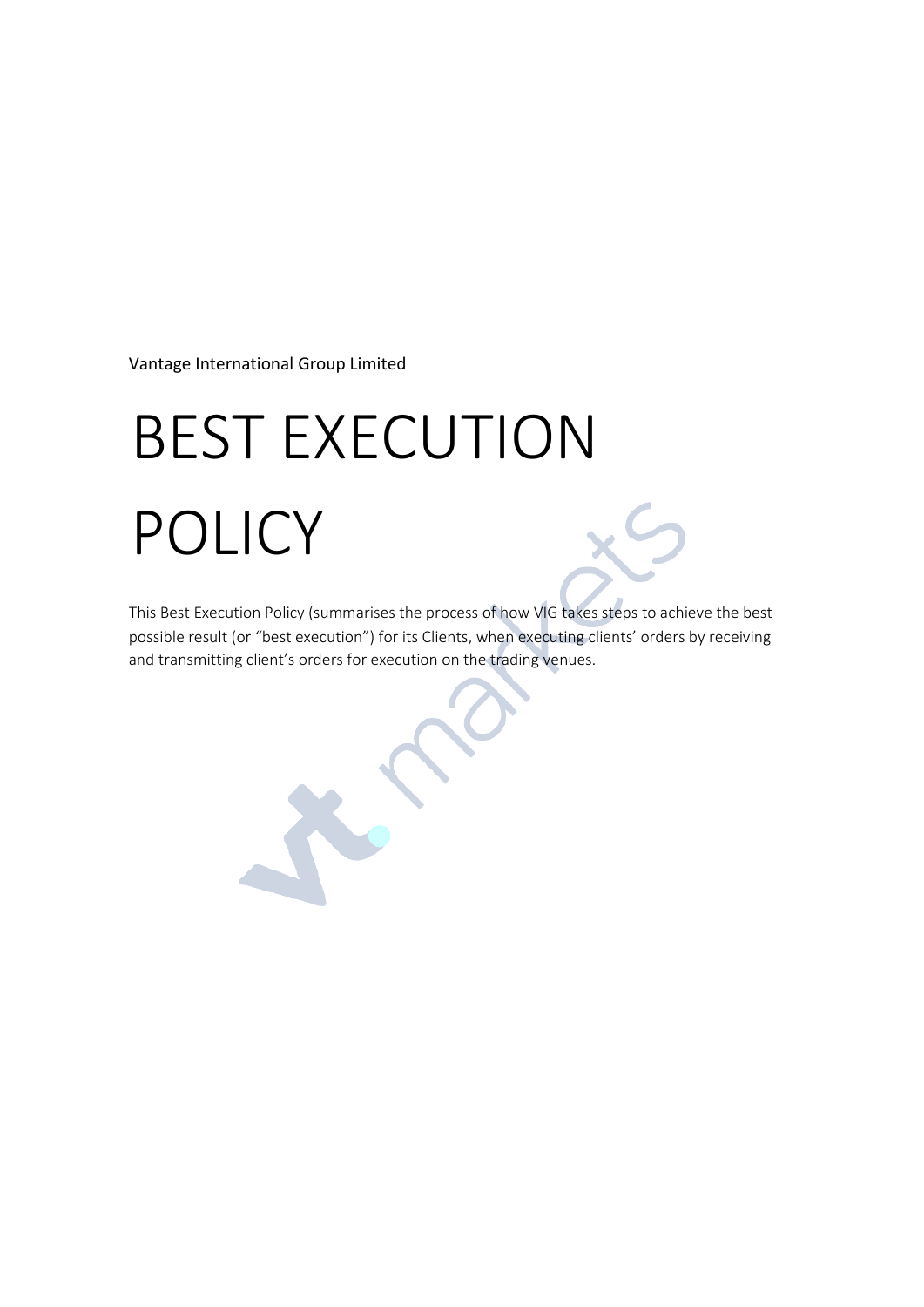# Contents

| 1.  |  |
|-----|--|
| 2.  |  |
| 3.  |  |
| 4.  |  |
| 5.  |  |
| 6.  |  |
| 7.  |  |
| 8.  |  |
| 9.  |  |
| 10. |  |
| 11. |  |
| 12. |  |
| 13. |  |
|     |  |

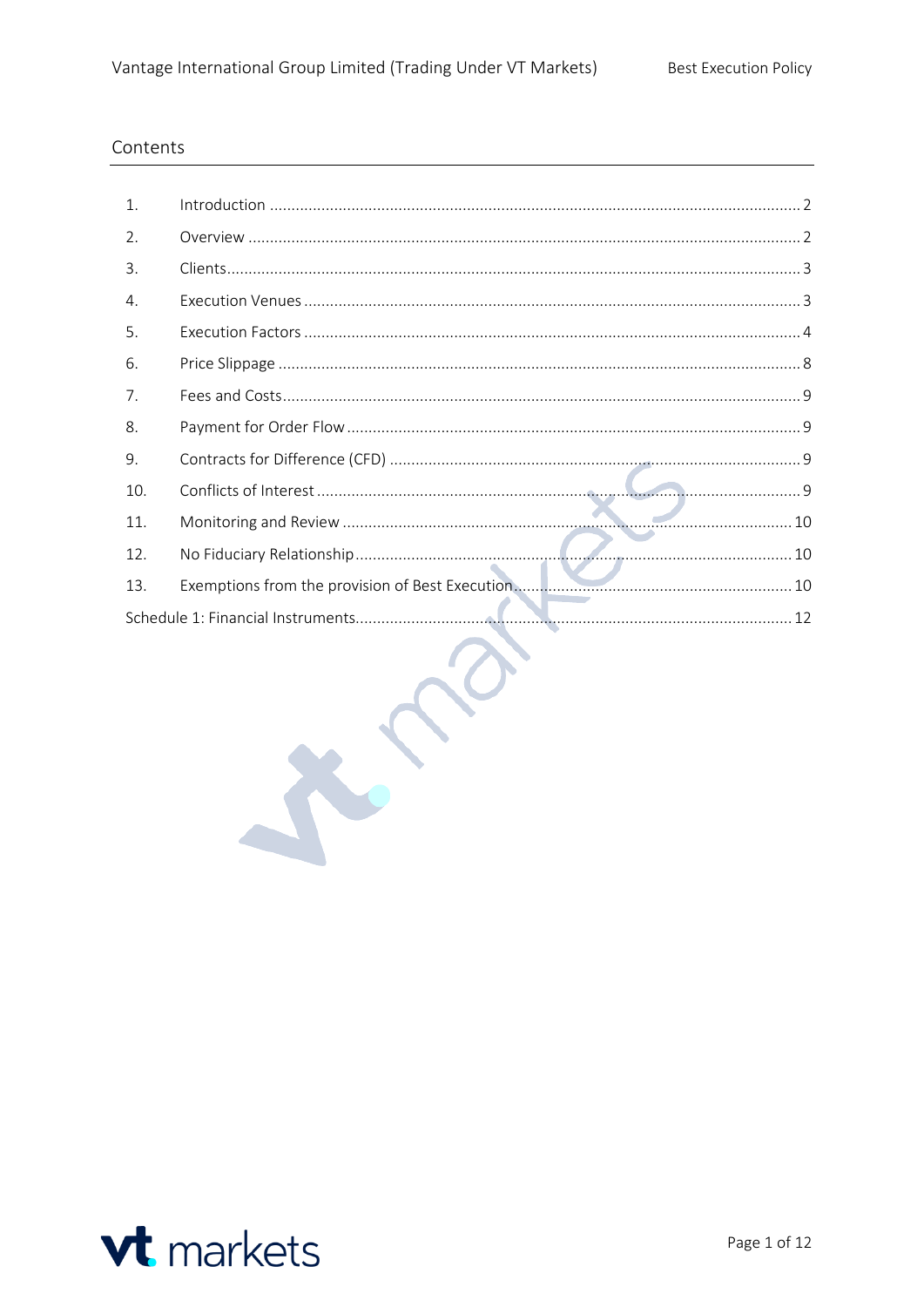# <span id="page-2-0"></span>1. Introduction

- $1.1$ This Best Execution Policy (the "Policy") summarises the process of how Vantage International Group Limited (also referred to as "VIG", the "firm", "us", "we" and "our") takes steps to achieve the best possible result (or "best execution") for its Clients, when executing clients' (also referred to as the "client", "you", "your" and "yourself") orders by receiving and transmitting client's orders for execution on the trading venues. This Policy is applicable to VIG as an Agency broker and should be read in conjunction with the terms of VIG's Client Agreement.
- $1.2$ The regulations that apply to the firm and which relate to achieving the best possible result on behalf of our clients when transmitting orders to our liquidity providers for execution, are the Statement of Guidance, in the Cayman Islands.
- This Policy forms part of our Client Agreement (which is also available on our website).  $1.3$ Therefore, by entering into an agreement with VIG, you are also agreeing to the terms of this Policy.

# <span id="page-2-1"></span>2. Overview

- $2.1$ Your order will be created on VIG's MT4 trading platform. Those orders will be immediately transmitted through to our various liquidity providers utilising our straight through processing technology.
- $2.2$ When providing a brokerage service to you in relation to financial instruments (as set out in Annex 1), VIG will take reasonable steps to achieve the best overall trading result for you. This means that Firm will aim to provide "best execution" subject to and taking into account the nature of your orders, your order size, speed and likelihood of execution of settlement, the prices available to the Firm in the market, the nature of the market in question and a reasonable assessment of the sometimes overlapping and conflicting execution factors (which are detailed in section 9).
- $2.3$ VIG's intention is, so far as possible, to exercise consistent standards and operate the same processes across all markets, clients and financial instruments in which VIG operates.
- $2.4$ VIG also intends to provide you and other market participants with access to (where possible) tradable prices on a non-discriminatory basis. However, the diversity in those markets and instruments, and the kind of orders that you may place, mean that different factors will have to be taken into account in relation to any particular transaction.

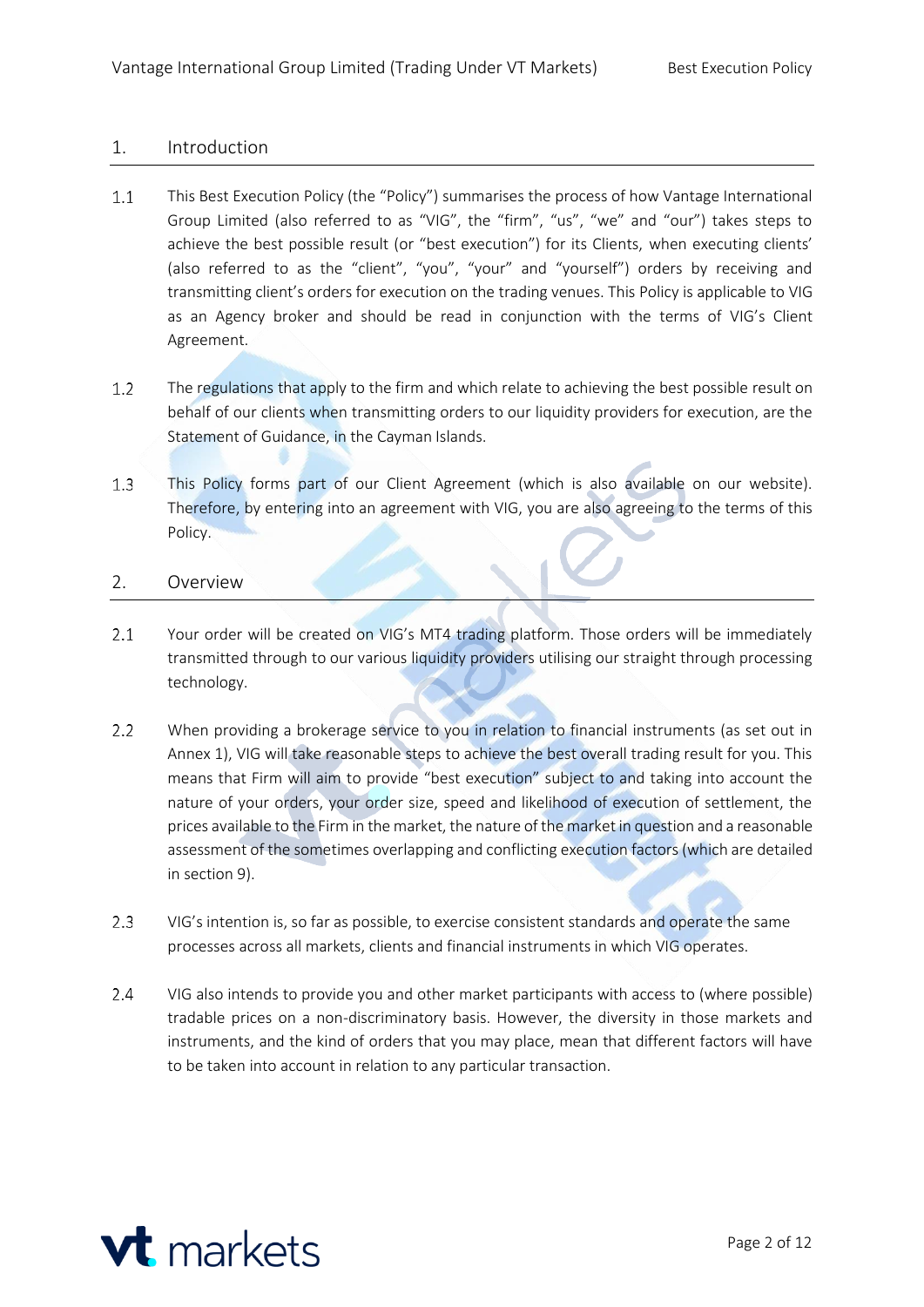# <span id="page-3-0"></span>3. Clients

- $3.1$ VIG deals with Private Clients, Professional Clients and Eligible Counterparties as defined in the Statement of Guidance and Cayman Islands Monetary Authority' Rules and Guidelines.
- $3.2$ VIG always intends to handle orders and expressions of interest in an equitable and consistent manner, once a client is classified, for the purposes of a particular instrument, that client may not then elect to be re-classified for the purposes of one transaction of a type it customarily undertakes.
- $3.3$ Exceptional circumstances may be taken into account at the time, with the consent of VIG (please note VIG may decline to provide a service should a reclassification be requested).

#### <span id="page-3-1"></span>4. Execution Venues

- VIG receives price feeds from liquidity providers. Having multiple liquidity providers is  $4.1$ important especially during abnormal market conditions, such as at times of extreme volatility as the firm is still able to provide its clients with competitive prices. VIG has elected to appoint various liquidity providers/execution venues to whom all orders will be transmitted for execution. They are also our technology providers.
- $4.2$ VIG has identified those venues on which VIG will most regularly seek to transmit your orders, and which VIG believes offer the best prospects for achieving the best possible results for you, taking into account the execution factors detailed below. One of our liquidity providers has common shareholdings with VIG, which has been identified to be a conflict of interest, however this conflict is carefully managed by VIG through its best execution policy.
- $4.3$ When selecting the venue on which to transmit trades VIG will take reasonable measures to ensure that the selected venue obtains the best possible trading result for its clients. In selecting the venues, VIG has considered the client categorisations already under the scope of venue and the following factors:
	- the nature of transactions that they undertake,  $\sim$
	- whether they are established firms,
	- whether they are authorised by a recognised regulatory body,
	- whether systems and measures are in place to manage, identify and mitigate any potential risks,
	- their reputation in the market,
	- their financial standing and credit rating,  $\sim$   $^{-1}$
	- the quality of their compliance and risk management policies and processes,
	- proven track record in the relevant (OTC, regulated or MTF) market,
	- are compliant and have not had any relevant regulatory filings against them,
	- have completed a due diligence questionnaire and provided necessary due diligence  $\Delta \sim 10^4$ records and verification documentation.

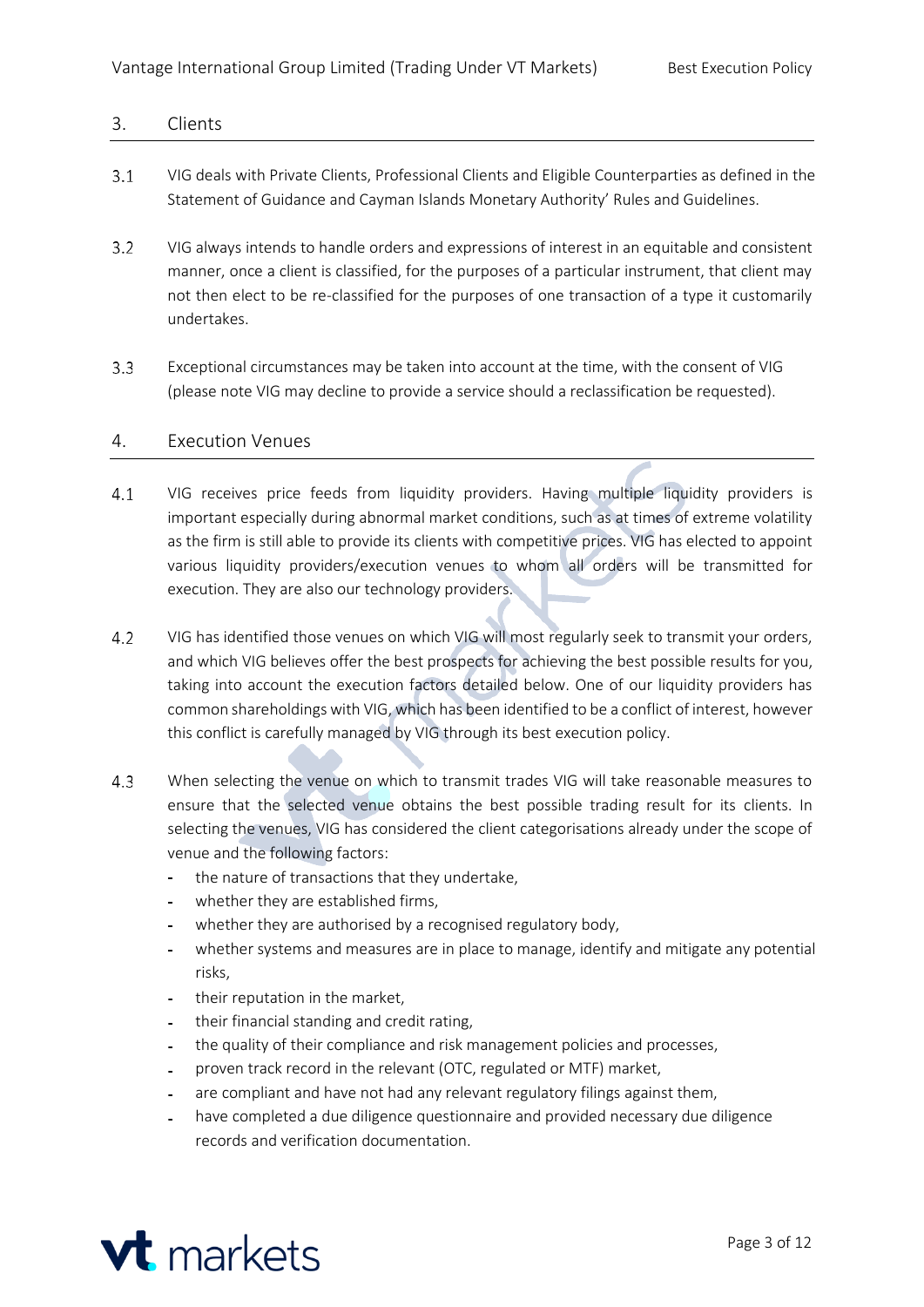- $4.4$ Selection criteria is also subject to the following factors:
	- In the markets in which VIG operates, VIG can give clients visibility to only the prices that  $\sim$ have been communicated to the firm by the liquidity providers;
	- VIG will be able to provide the Bid and Ask prices(via the platforms and subject to the other  $\equiv$ matters referred to below);
	- Time availability of prices and where there has been latency of price feeds– in many markets there are lulls and spikes in trading as negotiations align trading interests at different times and different parts of the curve, accordingly the last price may not always be available or act as a reliable indicator of current price;
	- The steps taken by the liquidity providers to ensure prices offered are met and under what circumstances (if any) there has been failure.
	- The proportion of trades that are executed at the bid/offer quoted and how they measure  $\sim$ this.
	- How the firm assesses whether it provides sufficient liquidity for each instrument.
	- VIG cannot allowclientsto trade in amarket unlessit isreasonably satisfied that the client's trade orders will be capable of being executed
	- Fees may vary between clients, based on agreements and levels of activity.

# <span id="page-4-0"></span>5. Execution Factors

The liquidity providers will exercise their own discretion in determining the factors that they needs to take into account for the purpose of providing you with the best possible result.

These execution factors in the markets in which VIG operates have been listed and will include, but are not restricted to:

 $5.1$ Price and Costs of Execution

> Prices and cost of execution are given very high importance in relation to the operation of our Platforms and the execution of your orders.

- 5.1.1 The automated system will seek out the best overall outcome for the transaction. The firm's price for a given CFD is derived through reference to the price of the relevant underlying financial instrument, which the firm obtains from its third party liquidity providers, so that at any point in time the prices are accurate and competitive. To this price may be added VIG's spread and fees so the price may differ from the exchange or Market Makers quotes on the underlying instrument, however VIG will seek out the best possible price on the Underlying Asset.
- 5.1.2 The firm will not quote any price outside the market's operation time. The prices generated electronically on our platforms are provided by our liquidity providers who aggregate and provide the market data, consequently the prices you may see on our trading platforms might not be the same asthe prices you see on platforms available in the market. VIG shall determine, at its discretion the prices that are executable and appear through the trading platforms. The

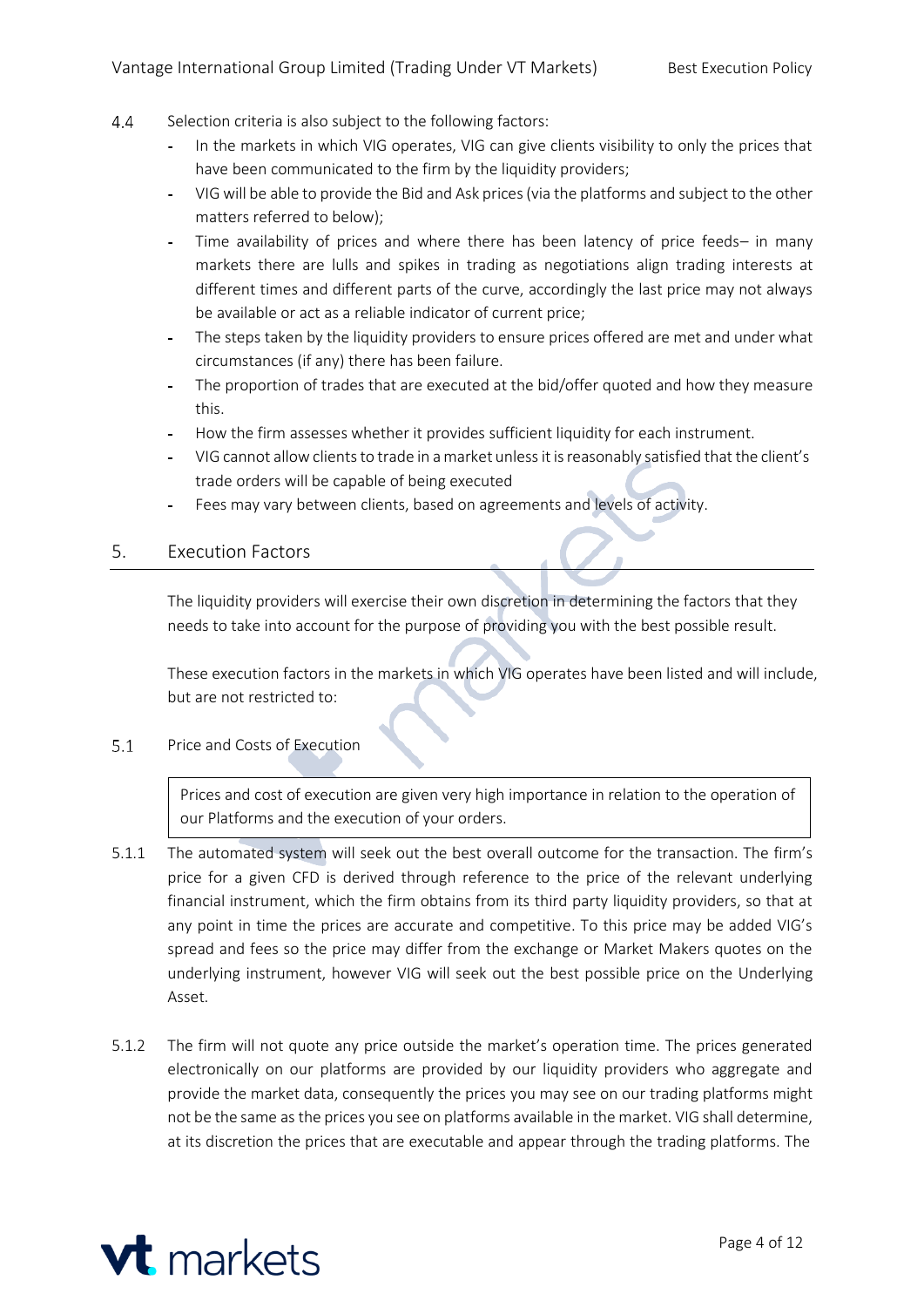Client accepts that he/she shall disregard any bid/or ask prices quoted by a financial product provider other than VIG.

- 5.1.3 Our platforms will generate prices continuously but there may be instances where this may not be possible. Internet, connectivity delays, and price feed errors sometimes create a situation where the price displayed on the trading Platforms do not accurately reflect the Market rates. For example technical difficulties could be encountered in connection with the trading Platforms which could involve instances of poor telecommunication/internet connectivity, system errors, system outages, malfunction, software erosion, hardware damage, severe volatility and/or illiquidity and/or other factors. There are also other factors that may affect the price of the CFD's underlying financial instruments/products from which the firm derives its prices. Such difficulties could lead to possible economic and/or data loss.
- 5.1.4 The above technical difficulties may also cause prices to change between the time an order is placed and the time the order is executed. In general, if such a change occurs, the order will be executed depending on the trading platform and account type specifications.
- 5.1.5 VIG further reserves the right, in its sole discretion to unwind an executed trade or adjust the price of executed trades (including trades that have been confirmed orsettled) to a fair Market price if the trade was mispriced because of technical difficulties with the tradingPlatforms.
- 5.1.6 It should be noted that the price at which a trade is executed may vary significantly from the original requested price during abnormal market conditions, this may occur for example during the following scenarios:
	- a) During market opening;
	- b) During significant news or political events such as elections;
	- During volatile markets where the prices may move significantly up or down and away from declared price;
	- Where there is rapid price movement, if the price rises or falls in one trading session to such an extent that under the rules of the relevant exchange, trading is required to be suspended or restricted;
	- If there isinsufficient liquidity forthe execution of the specific volume atthe declared price.
- 5.1.7 Where a "Manifest Error" has occurred which means a manifest or obvious misquote by us, or any Market, Liquidity Provider or official price source on which we have relied in connection with any transaction, having regard to the current market conditions at the time an order was placed as determined by us. When determining whether a situation amounts to a Manifest Error, we may take into account any information in our possession, including information concerning all relevant Market conditions and any error in, or lack of clarity of, any information source or announcement.
- 5.1.8 We will, when making a determination as to whether a situation amounts to a Manifest Error, act fairly towards you but the fact that you may have entered into, or refrained from entering into, a corresponding financial commitment, contract or Transaction in reliance on an order

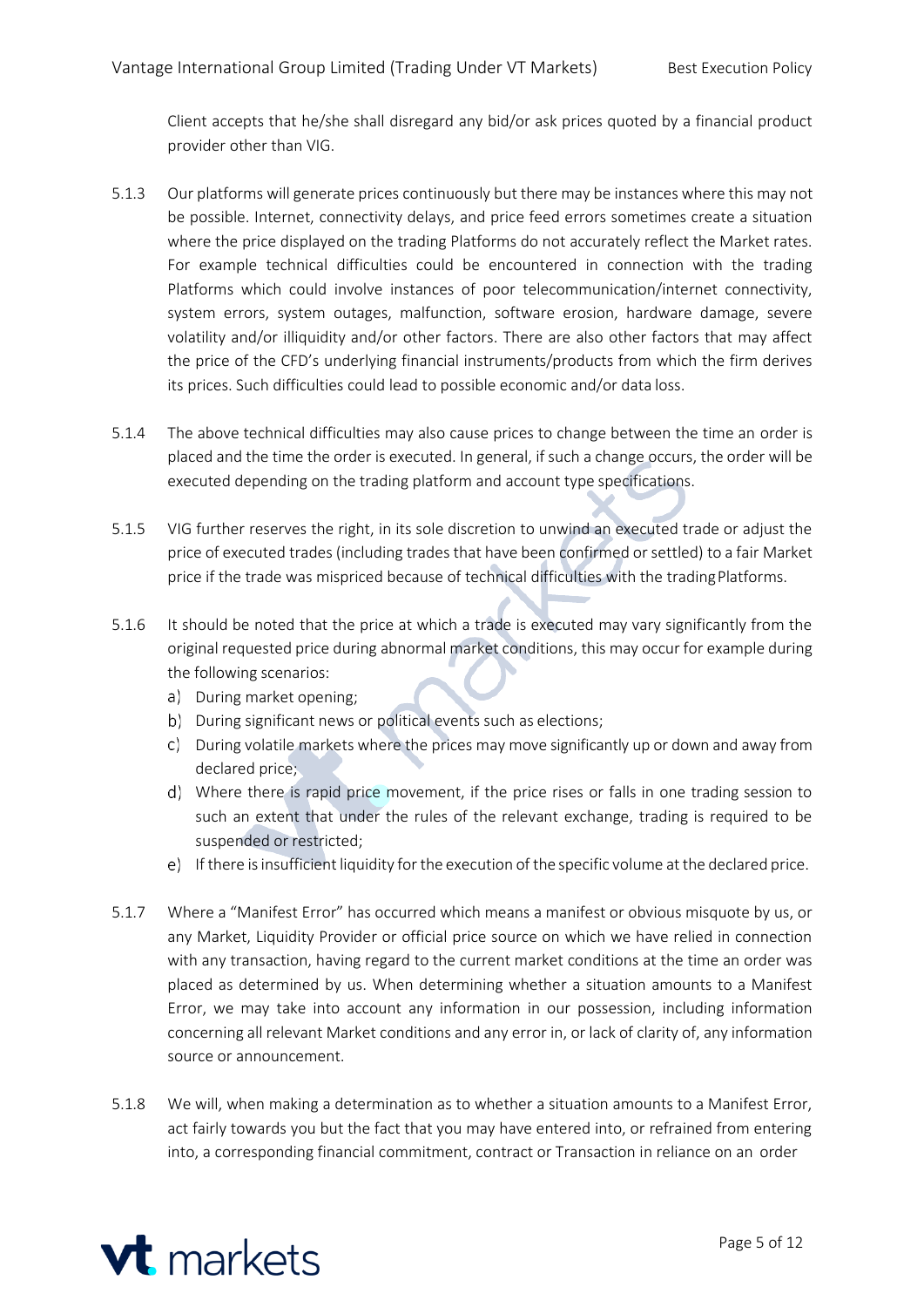placed with us (or that you have suffered or may suffer any loss) will not be taken into account by us in determining whether there has been a Manifest Error.

- 5.1.9 In respect of any Manifest Error, we may (but will not be obliged to):
	- Amend the details of each affected transaction to reflect what we in our sole and absolute discretion consider to be the correct or fair terms of such transaction absent such Manifest Error; or
	- b) Declare any or all affected Transactions void, in which case all such transactions will be deemed not to have been entered into.
- 5.1.10 It must be noted that VIG will not be liable to you for any loss (including any incidental, indirect or consequential loss) you or any other person may suffer or incur as a result of or in connection with any Manifest Error (including any Manifest Error by us) or our decision to maintain, amend or declare void any affected transaction, except to the extent that such Manifest Error resulted from our own wilful default or fraud, as determined by a competent court in a final, nonappealable judgment
- 5.1.11 It is possible for price slippage to occur if at the time of your order, the specific price requested by the client may not be available and therefore the order will be executed close to or a number of pips away from the client's requested price. For further details please see section 6below.
- 5.1.12 VIG is determined and strived to always provide the best possible price to its clients irrespective of the order type and makes every effort and necessary arrangement to do so.
- $5.2$ Likelihood and Speed of Execution

The likelihood and speed of execution are given very high importance in relation to the operation of our Platforms and the execution of your orders.

- 5.2.1 Through the use of our automated trading platforms, orders will be executed automatically and promptly. It is possible for price slippage to occur (please refer to section 6 for more details).
- 5.2.2 The firm relies on third party liquidity providers for prices and available volume, therefore execution of the client's orders will depend on the pricing and available liquidity of the liquidity providers.
- 5.2.3 When a client places an order, the order is automatically and instantly transmitted through to our liquidity providers for execution without manual intervention by the firm. There may be rare and exceptional circumstances beyond our control, for example power cuts or failures or network connection or electricity failures, which may lead to the requirement for manual intervention by the firm. We believe this to be an unlikely and rare event, however this is further explained in the Client Agreement.
- 5.2.4 VIG reserves the right to decline any verbal instruction in cases where its telephone recording system is not operational, or in cases where we are not satisfied of your identity, or in cases where the transaction is complicated or in cases where the quality of the line is poor. We

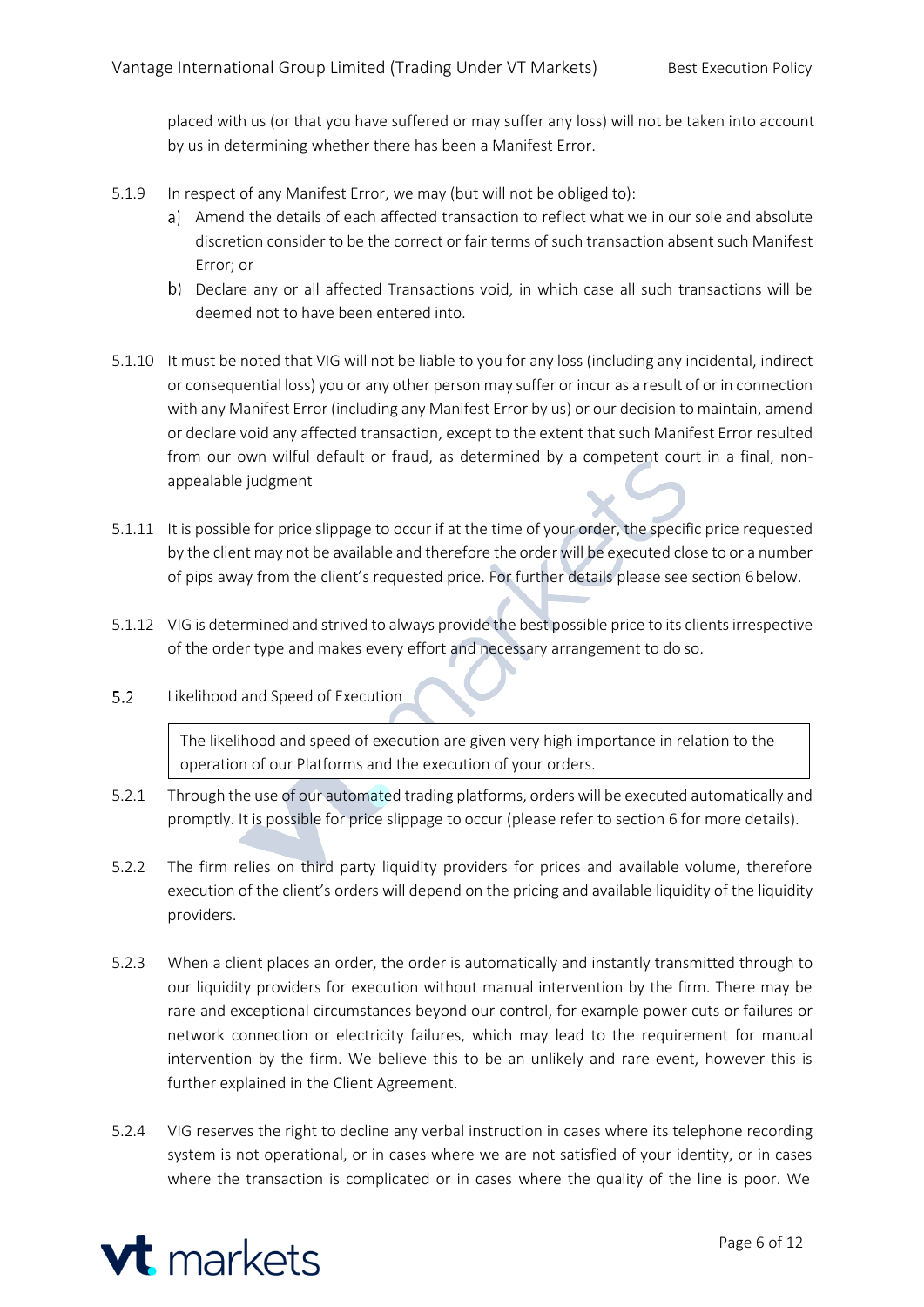further reserve the right to ask you to give instructions regarding your transactions by other means that we deem to be appropriate.

- 5.2.5 VIG bears no responsibility for any loss that arises as a result of delayed or unreceived communication sent to clients.
- $5.3$ Size, nature and characteristic of the order

The size, nature and characteristic of the order are given very high importance in relation to the operation of our Platforms and the execution of your orders.

- 5.3.1 A typical transaction consists of a currency trade in one lot or less, hence will be highly liquid. Some venues will not cover all instruments therefore in some cases the nature of the order will determine the venue.
- 5.3.2 VIG reserves the right to place a cap on the number of trades and or limit on the total net position value per profile for a specific instrument. In such an event, the firm will undertake all possible efforts to notify clients prior to such an event.
- 5.3.3 The client should bear in mind that in terms of volume, financial instruments traded through the trading platforms, are measured in lots and the minimum volume of a trade is available on our website.
- $5.4$ Characteristics of the Client
- 5.4.1 Our client base will mainly be Private Clients although we will also deal with Professional Client and Eligible Counterparties.
- 5.4.2 VIG is aware that Private Clients are afforded the highest protections and will place greater emphasis on any obligations owed to them.

#### $5.5$ Spread

The size, nature and characteristic of the order are given very high importance in relation to the operation of our Platforms and the execution of your orders.

5.5.1 VIG applies balanced and consistent mark-ups to raw spreads (where applicable) to ensure our average spreads are highly competitive within the marketplace. During liquid trading hours (for example, the EU/US trading session) our spreads are lower (also referred to as "tighter") compared to our average daily spread displayed on our website. VIG is able to provide you with continuous (in milliseconds) price presentation of the flow of the bid/ask prices and combined with times of high liquidity, our prices are complemented such that your trades are able to be executed at the best available prices.

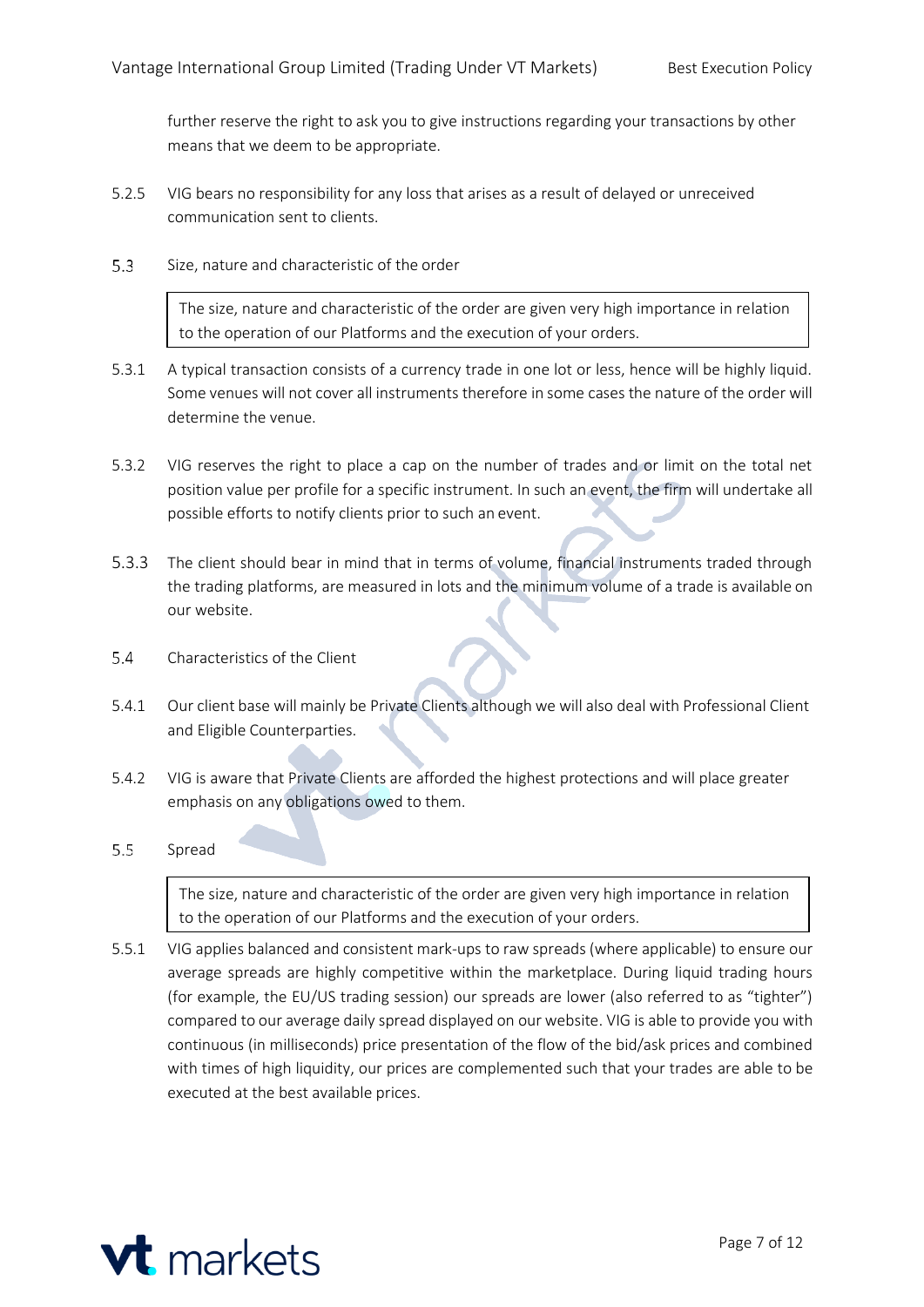- 5.5.2 Details of our Spreads are provided on our website but most importantly on the MetTrader 4 platform. Though VIG attempts to provide competitive spreads during all trading hours, clients should note that these may vary and are susceptible to underlying market conditions.
- 5.5.3 Please note that the details provided on the spreads, which are available on our website, is for indicative purposes only. Clients are advised to check important news announcements and be aware of client communications sent by VIG alerting clients to upcoming events that may have a potential impact on market volatility and liquidity which may result in the widening of spreads, amongst other impacts.
- 5.6 Overnight/Swap ('financing') Fee

In the case of overnight/swap fees, the value of opened positions in some types of financial instruments is increased or reduced by a daily financing fee 'swap' throughout the life of the trade. The financing fees are based on prevailing market interest rates, details of daily financing/overnight fees applied, are available on our website.

 $5.7$ Currency Conversion

> Any currency conversion calculations are provided by the firm to the client in the currency in which the trading account is denominated and the currency of the relevant CFD, using the cross spot rate. Example:

> Client X has an Account that is denominated in EUR currency. Client X trades GBP/JPY (Base currency being GBP with variable currency being JPY). In this instance, the firm's trading platforms will always display the trade Profit & Loss in EUR, using the EUR/JPY 'live' rate from our trading platforms.

 $5.8$ Likelihood of Settlement

> All the financial instruments on offer on our trading Platforms do not involve any physical delivery of the underlying asset or assets. Therefore, no settlement occurs.

# <span id="page-8-0"></span>6. Price Slippage

- $6.1$ The automated system will seek out the best overall outcome for the transaction and this is likely to be the most important execution factor to our clients. On certain occasions at the time that an order is presented for execution, the specific price requested by the client may not be available; therefore, the order will be executed close to or a number of pips away from the client's requested price. If the execution price is better than the price requested by the client this is referred to as 'positive slippage'.
- $6.2$ In contrast, if the execution price is worse than the price requested by the client this is referred to as 'negative slippage'. Please be advised that 'slippage' is a normal market practise and a regular feature of the foreign exchange and stock markets under certain conditions such as;

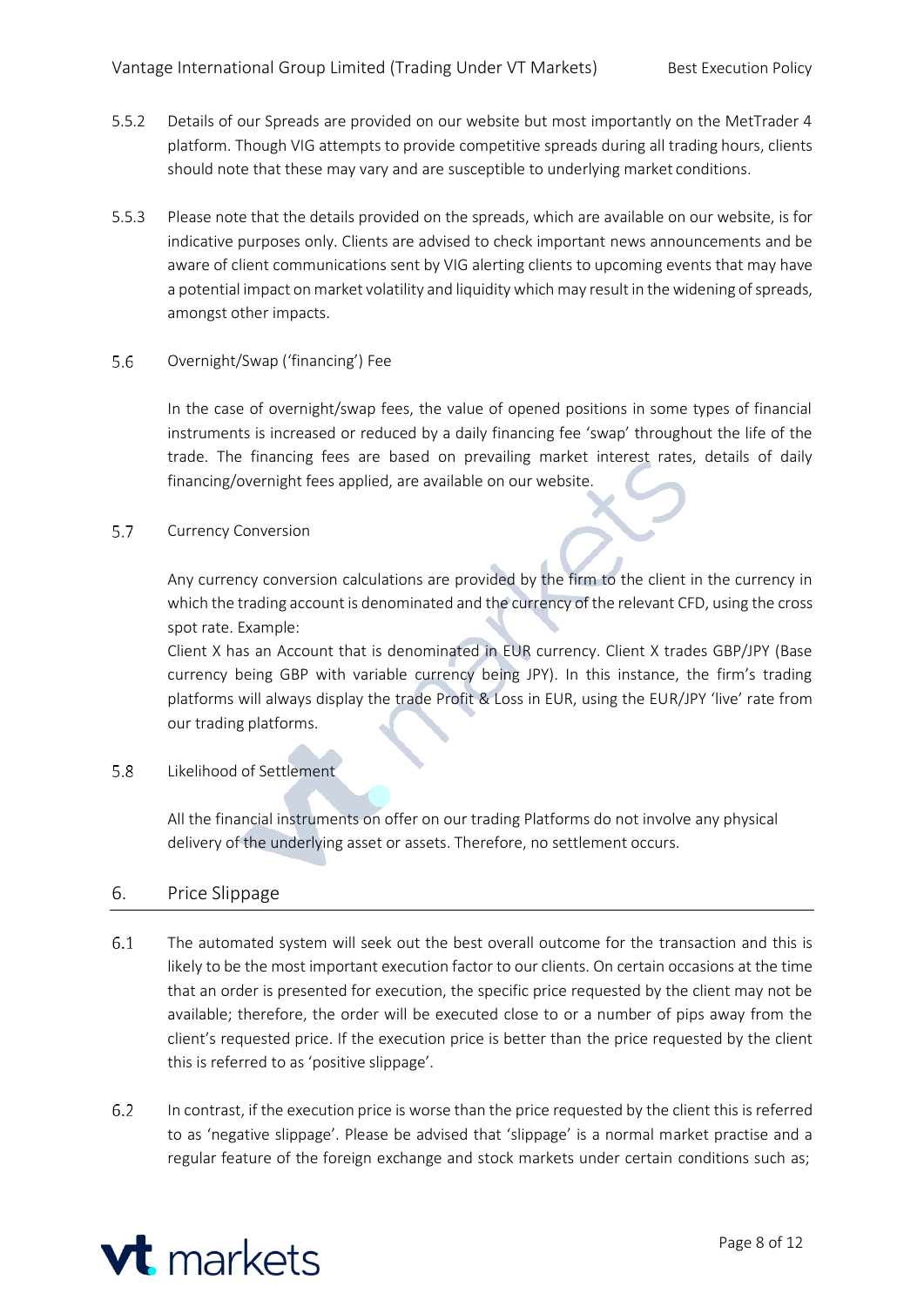illiquidity and volatility due to news announcements, economic events, market openings, market data latency or simply the speed of a your internet connection this is not an exhaustive list).

6.3 You should be aware that when positive or negative price slippage occurs, in either event, price slippage will be passed to you.

# <span id="page-9-0"></span>7. Fees and Costs

- $7.1$ VIG does not charge different fees or costs depending on the execution venues used, however execution venues may have different fees or costs which may be passed to you. The aggregate value of all fees, costs and any commission payments owed by you, the client, are incorporated into the firms quoted price.
- $7.2$ For some markets, you may be liable to pay commission charges for opening and closing trades however these costs will be disclosed to you whenever required.

# <span id="page-9-1"></span>8. Payment for Order Flow

8.1 VIG does NOT receive 'Payment for Order Flow', meaning that we do not receive commission or feesfor arranging transactions with market makers, thereby ensuring that there is no conflict created by fees in our execution arrangements.

# <span id="page-9-2"></span>9. Contracts for Difference (CFD)

 $9.1$ VIG recognises that when closing out an open position, the client must close out the contract with VIG that sold it to them, even if there is a better price elsewhere. The price that is quoted for a CFD product will be based on the price of the relevant underlying instrument. To this will be added VIG's spread and fees so the price may differ from the exchange or market makers quotes on the underlying instrument, however VIG willseek out the best possible consideration on the underlying instrument.

# <span id="page-9-3"></span>10. Conflicts of Interest

- $10.1$ VIG recognises that conflicts may exist between the interests of VIG and its clients. The platform on which orders are transmitted will display the best available price from one of our chosen liquidity providers that we have determined (based on a number of execution factors) to be suitable for certain market orders.
- $10.2$ Although this may pose conflict of interest, VIG will take steps to manage, mitigate and avoid potential and actual conflicts. Internal systems are in place to ensure that otherwise comparable client orders are carried out sequentially and promptly unless the characteristics of the order or prevailing market conditions make this impractical or it is not in the best interests of the client.

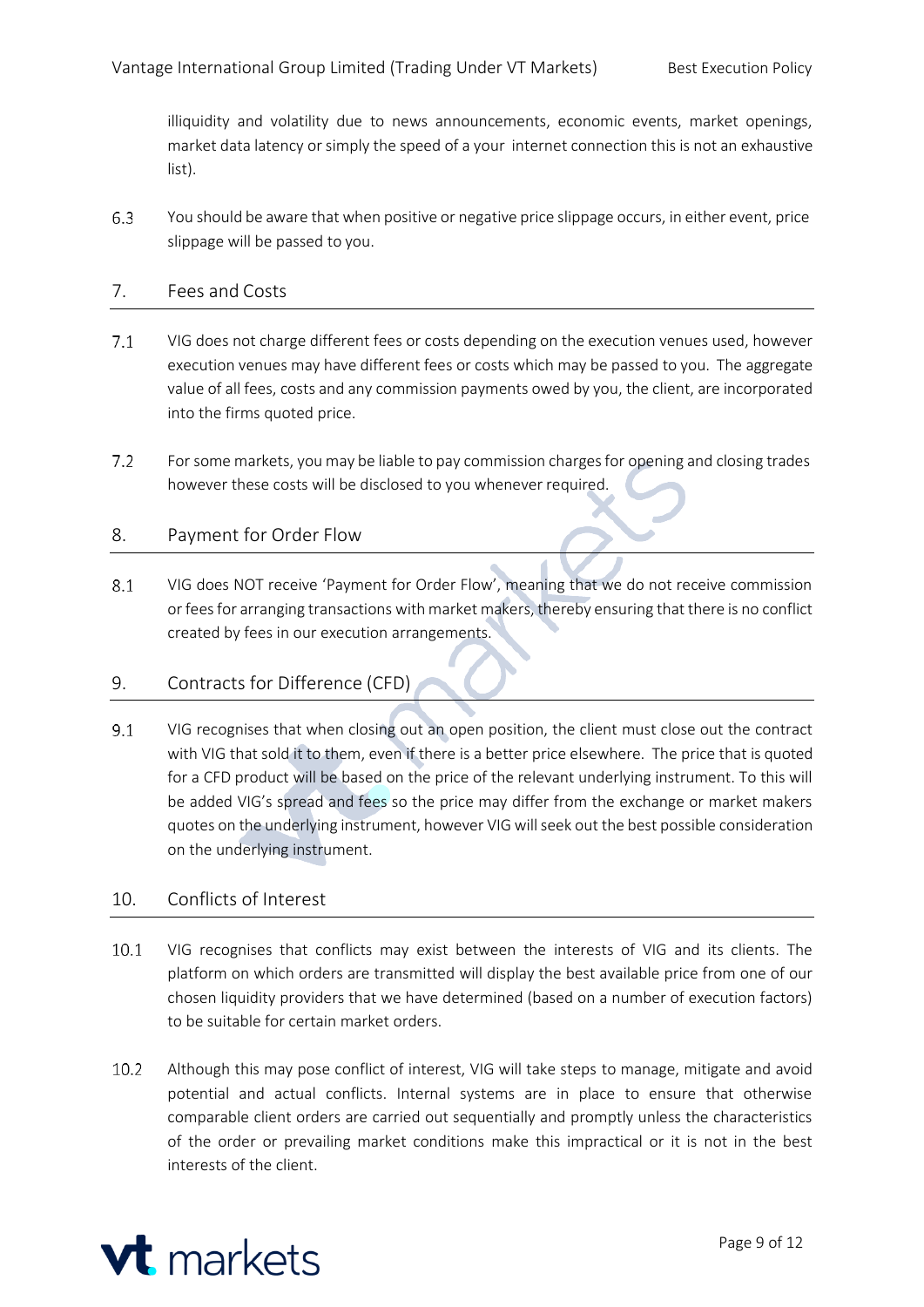#### <span id="page-10-0"></span>11. Monitoring and Review

- $11.1$ VIG will monitor the effectiveness of its order execution arrangements and best execution policy in order to identify and, where appropriate, incorporate any amendments to procedures.
- $11.2$ VIG will assess, on a regular basis, whether the execution venues will provide for the best possible result for its clients or whether VIG needs to make changes to its execution arrangements.
- $11.3$ VIG will review its order execution arrangements and best execution policy at least annually or whenever a material change occurs that affects its ability to continue, to obtain the best possible result for the execution of client orders on a consistent basis, using the venues included in its best execution policy.
- 11.4 VIG will notify you of any material changes to its order execution arrangements or best execution policy as described above either by email or on the website.

# <span id="page-10-1"></span>12. No Fiduciary Relationship

- VIG's commitment to provide you with "best execution" does not mean that it owes you any  $12.1$ fiduciary responsibilities over and above the specific regulatory obligations placed upon it or as may be otherwise contracted between VIG and yourself.
- $12.2$ You remain responsible for your own investment decisions and VIG will not be responsible for any market trading loss you suffer as a result of those decisions.

# <span id="page-10-2"></span>13. Exemptions from the provision of Best Execution

- $13.1$ Notwithstanding the intentions expressed above, VIG does not undertake to provide "best execution" if you fall within any of the following exemptions:
- $13.2$ Eligible Counterparties
- 13.2.1 If you are classified as an Eligible Counterparty you will not be entitled to best execution.
- $13.3$ Client Instructions
- 13.3.1 Where you provide VIG with a specific instruction in relation to your order, or any particular aspect of your order, including an instruction for your trade to be executed on a particular venue, VIG will execute the order in accordance with your instructions.

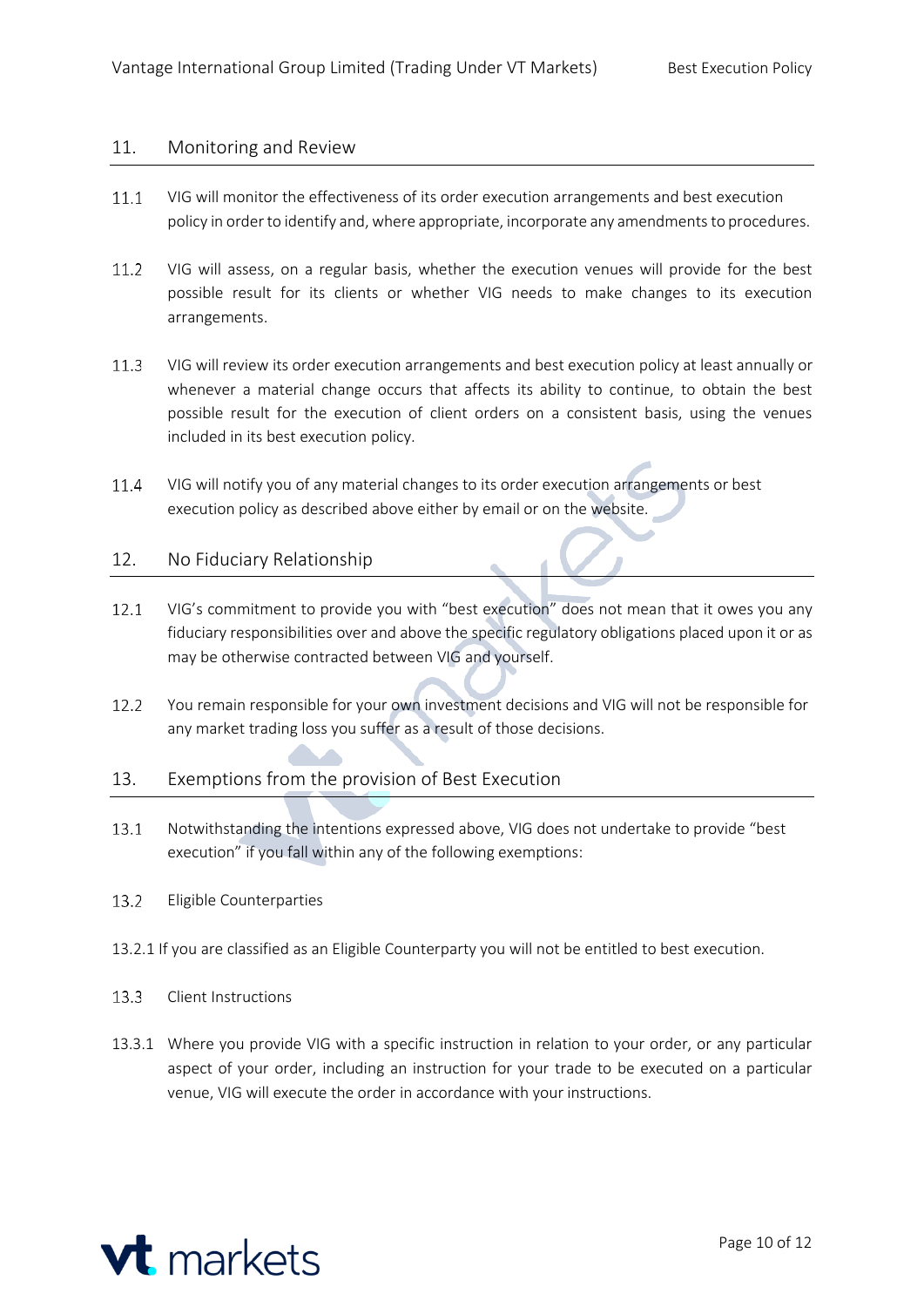13.3.2 However, please note that in following your instructions, VIG will be deemed to have taken all reasonable steps to provide the best possible result for you in respect of the order, or aspect of the order, covered by your specific instructions.